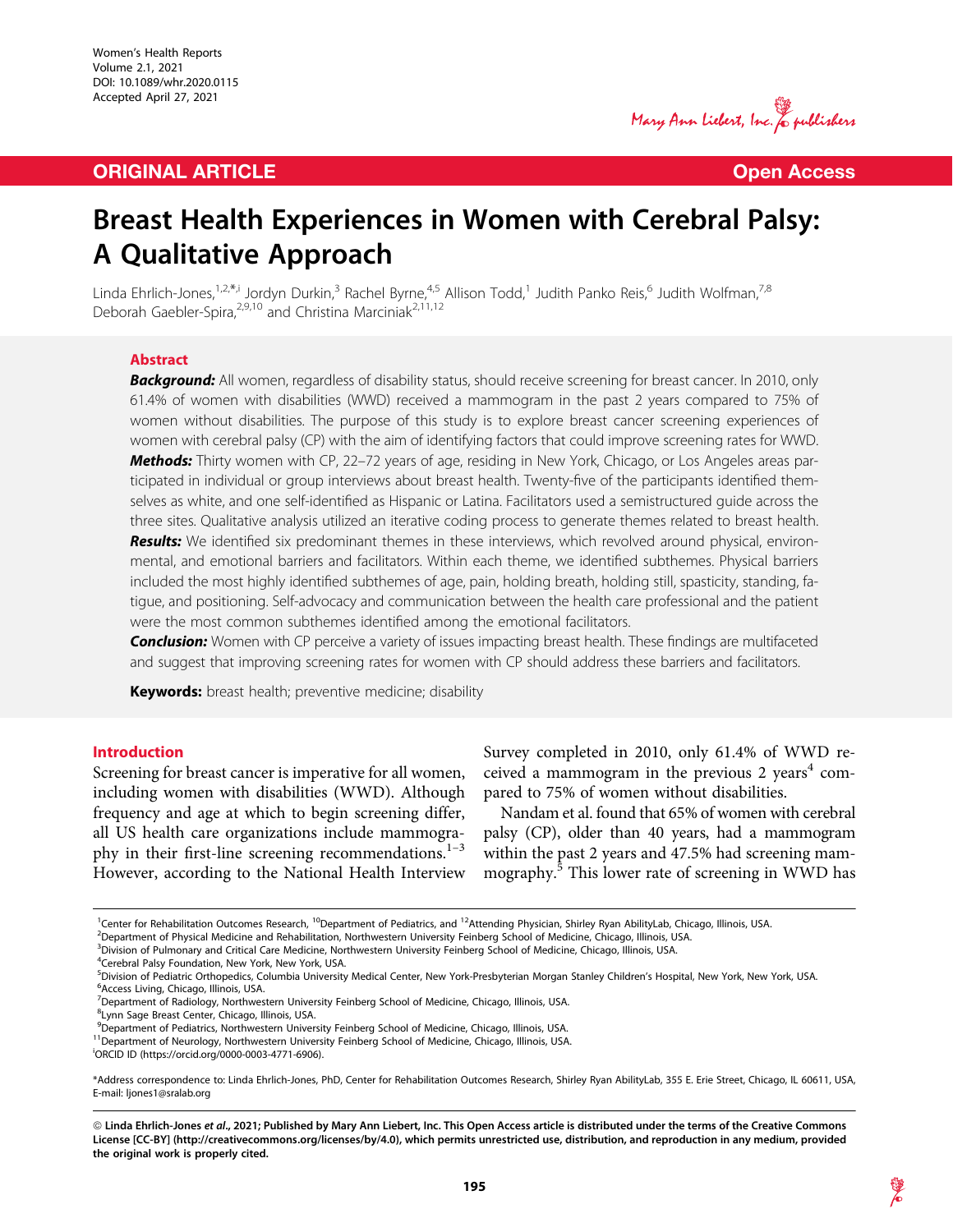been attributed to a number of factors, including a lack of knowledge among health care providers working in mammography, as well as structural barriers at the facilities providing these services.<sup>6</sup>

Breast cancer may be detected earlier using mammography, often when treatment is more effective. Routine mammography screening can reduce breast cancer deaths by up to 20%.<sup>7</sup> A recent study reported that beginning annual screening at age 40 decreases mortality at 10-year follow-up, and in women 50–69 years of age undergoing mammography, breast cancer mortality rates may be reduced as much as  $40\%$ <sup>8</sup>. It is imperative that WWD are encouraged to undergo breast health screening. This appears to be particularly true for women with CP who have been reported to have a three times higher mortality rate from breast cancer than the general US population.<sup>9</sup>

Although not specifically studied in women with CP, WWD in one study reported that their decisions regarding surgery and chemotherapy with breast cancer were impacted by how these treatments might impact the use of their arms for mobility.<sup>10</sup> These findings support the need for early and timely follow-up screening for breast cancer in women with CP.

CP is a developmental neurological disorder characterized by abnormal motor function, causing difficulty with movement and posture, resulting in varying abilities and physical disabilities.<sup>11</sup> CP is reported to affect 764,000 children and adults in the United States.<sup>11</sup>

The prevalence of CP for females is 2.6/1,000 births versus  $3.1/1,000$  births for males.<sup>12</sup> Standing balance and the ability to transfer can be impaired in individuals with CP even if that person ambulates in the community or at home. Standard positioning for mammography includes standing upright, remaining still, and holding one's breath. Therefore, women with CP find mammography challenging due to their diminished control and coordination of muscles, fluctuating muscle tone, balance, posture, and strength.<sup>13</sup>

Prior studies have investigated barriers women face with breast cancer screening, but few studies have explored the experiences of women with CP during such procedures.<sup>5</sup> The purpose of this study was to explore the breast cancer screening experiences of women with CP with the aim of increasing health care professionals' knowledge regarding the care needs of WWD, and ultimately improving screening rates in this population.

## Materials and Methods

Women who participated in the Transforming the Healthcare of Women with Disabilities project were included in this phenomenological study. Participants volunteered to participate in qualitative interviews at the academic medical centers participating in this study across the United States, after each center received study approval by their respective Institutional Review Boards.

Women, 18–89 years of age, who were able to speak and understand English and who had been diagnosed with CP were eligible to participate. Recruitment methods varied between sites. Some participants had previously participated in an online survey administered by this research group. One site had a pre-existing electronic research registry. The other sites used provider referral, clinic flyers, and flyers at a local nonprofit serving people with CP to recruit participants.

Study team members obtained informed consent from all eligible participants before interview participation and confirmed a convenient time for the participant and interviewer to meet individually, through focus groups or providing individual phone interviews. The reason for having three different methods was to allow options for participants who found it hard to travel to an in-person focus group.

Stipends were provided to accommodate participants for the time and travel associated with completing the qualitative interview. Participants were recruited over a 5-month period from August 2015 to December 2015.

Individual or group interviews lasted no longer than 90 minutes; 15–60 minutes were spent discussing breast health depending on the demographics of the group and their overall experiences. Each of the six focus groups included up to three women participating at one of the centers or individual interviews were conducted in person or over the telephone, based on the participant's needs.

A total of 10 semistructured qualitative questions were used across four key content domains to facilitate the focus groups: (1) planning, (2) accessibility of services, (3) appointment experience, and (4) recommendations for improving care. The interviews consisted of questions regarding women's health and participants' experiences with health care providers. Specifically, interview questions focused on gynecologic, reproductive, sexual and obstetric care, and breast health care issues. The moderator had a set of probing questions to help facilitate the conversation and participant recall, which were asked in both the focus group sessions and individual interviews. The subject of this report is limited to content referencing breast health.

Demographic and mobility information were collected from participants. Mobility was rated using the Gross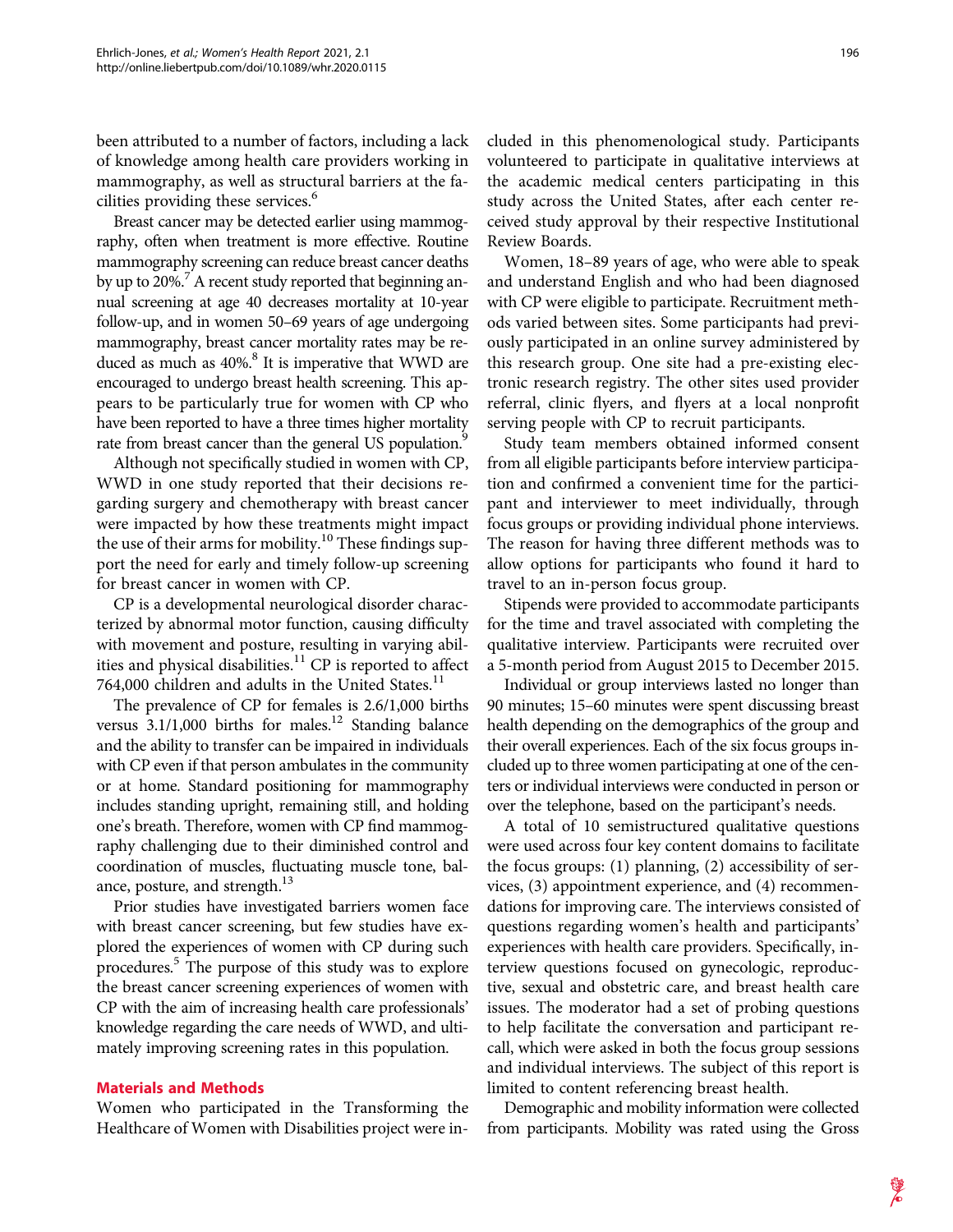Motor Functional Classification System (GMFCS), which ranges from I—walks without limitations to V-transported in a manual wheelchair with limited axial antigravity and limb control. $^{14}$ 

The focus groups were facilitated by a therapist with 12 years of clinical and research experience, a social worker with 10 years of research experience, and a therapist with 25 years of clinical and research experience. The moderator used a semistructured format to guide the interviews. Discussion templates were developed by expert knowledge as well as prior research in this area. At least two researchers attended each session and took notes on nonverbal behavior, group dynamics, and emergent themes.

Audio recordings of the sessions were captured for transcription verbatim for analysis. During the interviews, only the first names were used and subsequently de-identified before data analysis.

Transcripts were coded and analyzed using a thematic approach to summarize responses. The coding was undertaken by an iterative process starting with the semistructured interview questions. Two researchers (L.E.J. and J.D.) coded the transcripts separately and then met to compare and resolve any discrepancy through discussion. Data were categorized into relevant themes of barriers and facilitators to breast health screening.

## **Results**

Thirty women with CP, 22–72 years of age, residing in New York, Chicago, or Los Angeles areas provided information on breast health during individual or group interviews, which covered a range of women's health issues (Table 1). Thirteen individual interviews and a total of six focus groups were conducted across all sites between October 2015 and February 2016; one subject participated in a group interview on Skype. Fifty percent of the women were 40 years of age or older.

The GMFCS for this sample ranged from one to four. Twelve of the 30 participants were rated a GMFC II, meaning they walk in most settings, but need a hand rail to be able to climb stairs, and 9 of the 30 women were rated as four, meaning their walking ability was severely limited (in need of physical assistance) and in need of a power wheelchair most of the time.<sup>14</sup>

Barriers and facilitators for mammography for WWD each fell into three main categories: physical, environmental, and emotional (Tables 2 and 3).

The physical barrier most often identified by women was positioning during the screening procedure fol-

|  | <b>Table 1. Demographics and Interview Characteristics</b> |  |  |
|--|------------------------------------------------------------|--|--|
|--|------------------------------------------------------------|--|--|

| No. of subjects                            | $n = 30$       |                             |
|--------------------------------------------|----------------|-----------------------------|
| Age (years): mean, (SD), range             | 11.99 (SD)     | 39.23 (years) 22–72 (years) |
| Gross motor function classification system | $n = 30$       |                             |
| l evel l                                   | $\overline{2}$ | 6.67%                       |
| I evel II                                  | 12             | 40%                         |
| Level III                                  | 7              | 23.33%                      |
| Level IV                                   | 9              | 30%                         |
| Level V                                    | 0              | $0\%$                       |
| Race/Ethnicity                             | $n = 30$       |                             |
| African American/Black                     | 3              | 10%                         |
| White                                      | 25             | 83.33%                      |
| Asian                                      | 1              | 3.33%                       |
| Hispanic                                   | 1              | 3.33%                       |
| Interview method                           | $n = 30$       |                             |
| Phone                                      | 9              | 30%                         |
| In person                                  | 21             | 70%                         |
| Site                                       | $n = 30$       |                             |
| New York                                   | 15             | 50%                         |
| Chicago                                    | 9              | 30%                         |
| Los Angeles                                | 6              | 20%                         |

SD, standard deviation.

lowed by holding still. The environmental barrier most often identified was health care professional characteristics, such as the health care provider not listening to the needs of the person with a disability, but implementing ineffective procedures (Table 2), while the emotional barriers most often identified were health care professional communication followed by perceptions of breast cancer.

The most reported emotional facilitator was selfadvocacy followed by collaborative communication between the health care professional and patient. The environmental facilitators of alternative imaging and adjustable equipment were also identified as helpful. Health care communication was found to be both a barrier and a facilitator.

## **Discussion**

Although WWD should undergo breast health screening, their prior experiences with mammography may influence whether they seek subsequent screening. We noted that the barriers to screening identified during this study's interview process far outweighed the facilitators. Women in this study indicated a lack of knowledge by health care providers working in mammography regarding positioning needs related to their disability and other procedures required for comfortable and quality imaging. Lopez et al.<sup>6</sup> identified structural issues at their facilities as a barrier to care.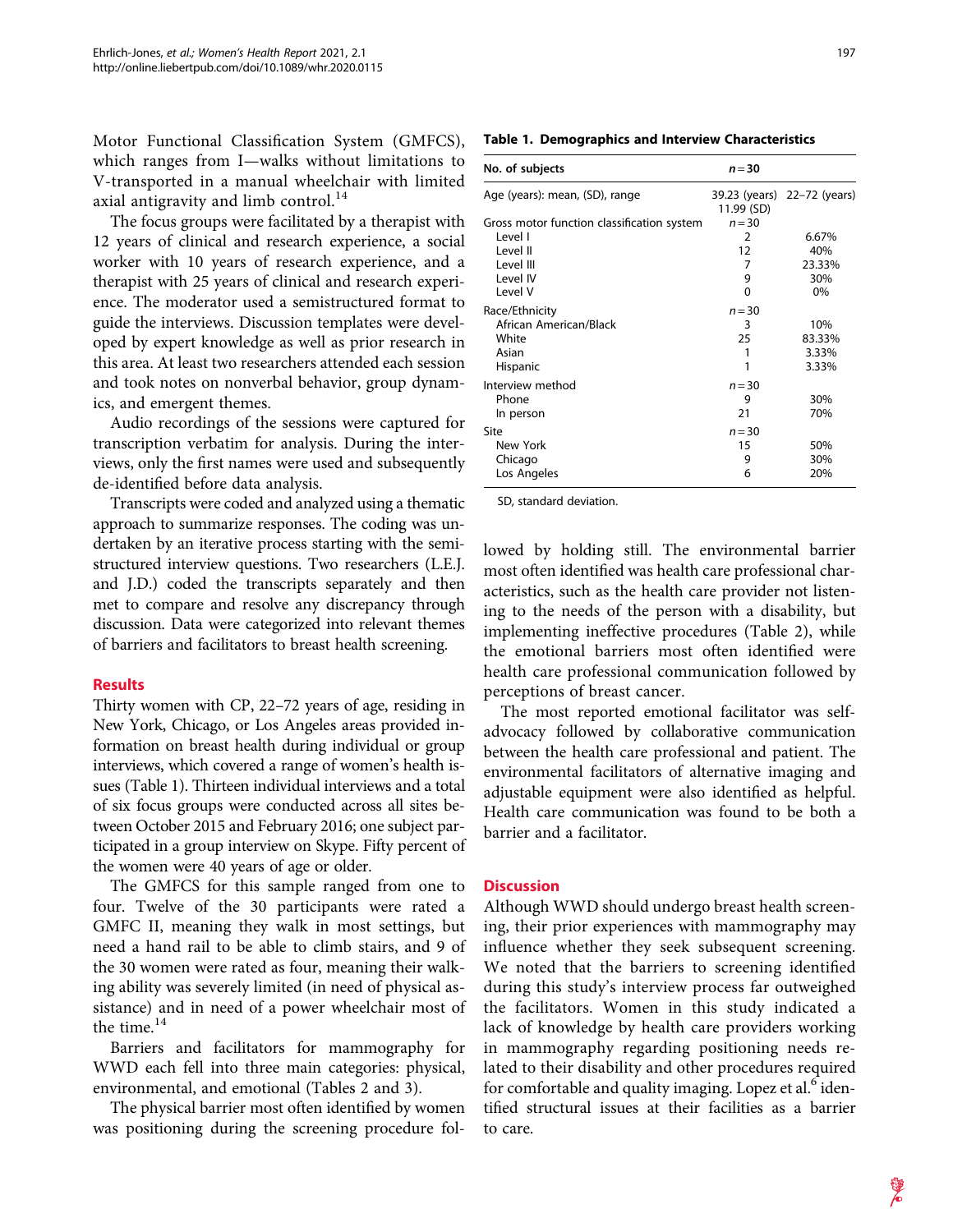|  | Table 2. Barriers to Mammography |  |  |  |  |
|--|----------------------------------|--|--|--|--|
|--|----------------------------------|--|--|--|--|

| Theme         | Subtheme with selected quote <sup>a</sup>                                                                                                                                                                                                                                                            | Count          |
|---------------|------------------------------------------------------------------------------------------------------------------------------------------------------------------------------------------------------------------------------------------------------------------------------------------------------|----------------|
| Physical      | Age                                                                                                                                                                                                                                                                                                  | $\overline{2}$ |
|               | "I have not gotten a mammogram, I got an ultrasound. Yeah, it's not until you're 35 or 40, so I've done ultrasound."<br>Discomfort/pain                                                                                                                                                              | 2              |
|               | "I mean she had my breast pushed up and it hurt, it hurt a lot, it was very uncomfortable."<br>Holding breath                                                                                                                                                                                        | $\mathbf{1}$   |
|               | "And the other thing they do is like oh okay, hold it, and then they mosey back to whatever, and they say don't breathe, and<br>then they mosey back, and it's like okay, I haven't been breathing now for 25 seconds, take the damn image."                                                         |                |
|               | <b>Holding still</b><br>"I had trouble holding still, I've only had it done once because it was so uncomfortable."                                                                                                                                                                                   | 5              |
|               | Spasticity<br>"I'm in a standing position, this is my weak arm. It's spastic, if somebody touches it, it will go into the movement."<br>Standing                                                                                                                                                     | 3<br>3         |
|               | "What are you doing to help my stamina when I have to stand here for 15 minutes when I can only really stand for 3 minutes<br>at a time?"                                                                                                                                                            |                |
|               | Fatigue<br>"Yes, it would be a bit tiring, you know, sometimes you know likeor I would say, you know I would sit down in-between."                                                                                                                                                                   | 2              |
|               | Positioning                                                                                                                                                                                                                                                                                          | 7              |
| Environmental | "They want me to do this weird leaning back thing, and they're just like well hold it."<br>Imaging quality                                                                                                                                                                                           | 5              |
|               | "Because they manipulated my arm, I had to go back in and retake it, because it did not, they couldn't get a good reading."                                                                                                                                                                          |                |
|               | Insurance coverage<br>"But then you run into the problem of they don't cover the ultrasound until you've had the mammogram, so there's always<br>that hurdle as well."                                                                                                                               | 1              |
|               | Transportation<br>"I was like okay, we're wasting more time, and I have a ride coming, and they only wait five minutes, and if I miss that ride I'm<br>stuck down here for another two hours, after I've done with the exam. So once again, transportation and timing is always a<br>factor for us." | $\mathbf{1}$   |
|               | Health care professional characteristics<br>"Sometimes they don't wanna listen to you, they have to find out for themselves. Which is good that they find out, but for me<br>that seems like a waste of time if we already know what we need."                                                       | 6              |
|               | Accessibility<br>"The machine was not steady for me, it didn't go up and down, so it was a horrible experience"                                                                                                                                                                                      | 4              |
| Emotional     | Perception of care received                                                                                                                                                                                                                                                                          | 3              |
|               | "It would have been better to have some help, it was horrible. It was a horrible experience."<br>Perceptions of breast cancer                                                                                                                                                                        | 5              |
|               | "Yes, I will definitely take care of it. I don't want breast cancer. I'm not gonna be so ignorant that I absolutely will bury my head<br>in the sand and ignore it, because it's not gonna go away."<br>Perception of health care providers                                                          | 2              |
|               | "Yes, he was pretty nice. But people, the one thing doctors have is that whole thing about holding still, and people with CP<br>can't really hold still."                                                                                                                                            |                |
|               | Fear<br>"And I was really afraid that they had found something"                                                                                                                                                                                                                                      | 2              |
|               | Trust                                                                                                                                                                                                                                                                                                | 1              |
|               | "The medical profession just needs to trust us who are over 40 to know by now what we need."<br>Health care professional attitude                                                                                                                                                                    | 4              |
|               | "The techs, it's like, they're going through the motions, they're just going through the motions."                                                                                                                                                                                                   |                |
|               | Health care professional communication<br>"You have an emotional experience when they're not listening to what you're asking for."                                                                                                                                                                   | 6              |

<sup>a</sup>Highlighted cells are subthemes that were most quoted during focus groups. CP, cerebral palsy.

While many women identified negative components to their experiences with screening, there were several accounts of positive experiences, in particular, related to alternative positioning, accessible changing rooms, self-advocacy, and communication.

As WWD do not receive breast cancer screenings at a rate comparable to women without disabilities, there should be a concerted effort to improve breast cancer screening rates through addressing communication, physical, and emotional barriers to care.<sup>5,13</sup> Such efforts may be maximized by focusing on the facilitators to mammography identified in this study and others.<sup>5,15</sup> Training to enhance mammography technologists' knowledge regarding positioning needs for WWD is available at the CP Foundation website.<sup>16</sup> Ultimately, we hope that by identifying the unique environmental, physical, and emotional needs of WWD, there will be an improvement in knowledge among health care providers and ultimately lead to improved breast cancer screening rates in these women.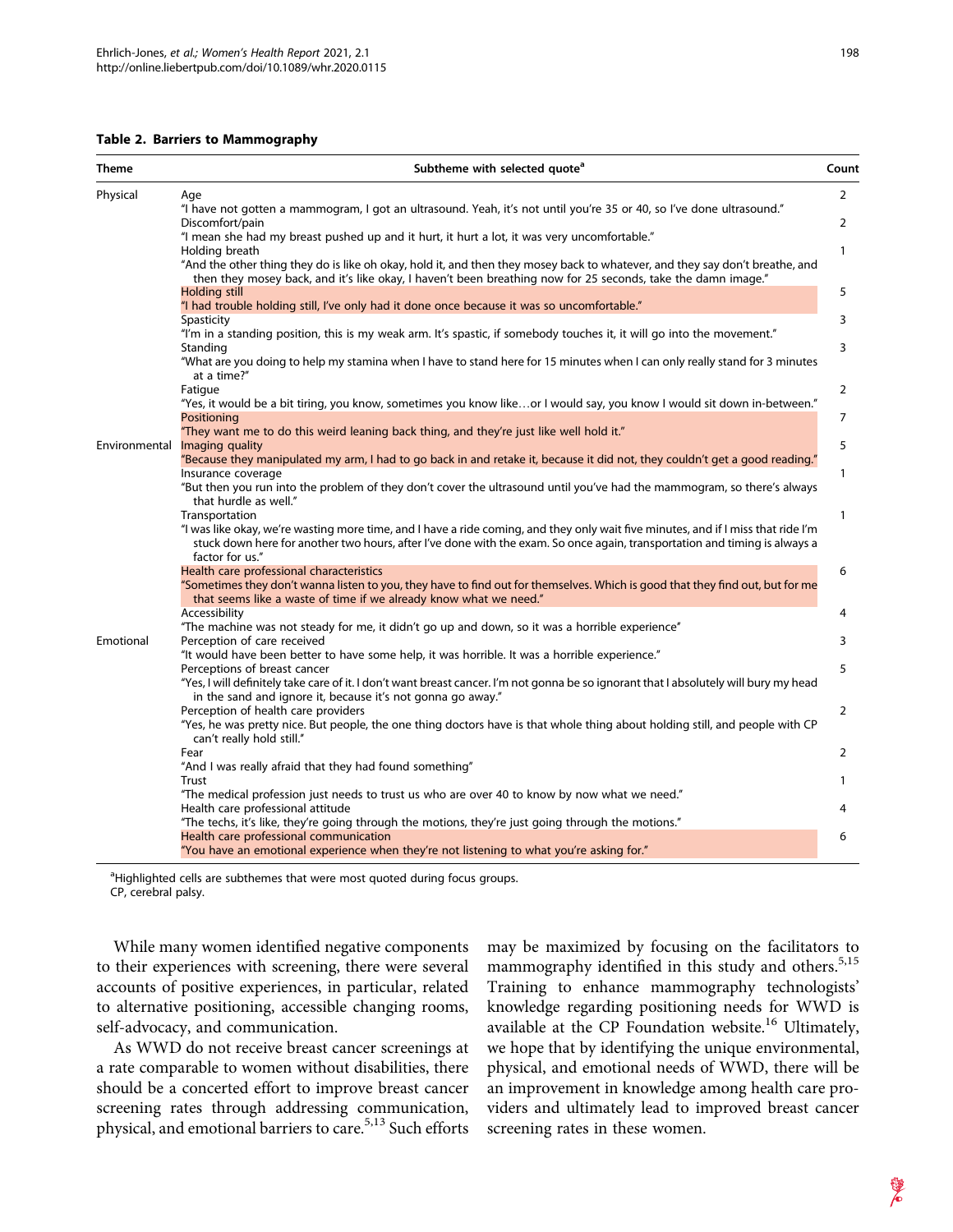#### Table 3. Facilitators to Mammography

| <b>Theme</b>  | Subtheme with selected quote <sup>a</sup>                                                                                                                                                                                                                          | Count |
|---------------|--------------------------------------------------------------------------------------------------------------------------------------------------------------------------------------------------------------------------------------------------------------------|-------|
| Physical      | Alternative positioning<br>"They were able to position me in a way that                                                                                                                                                                                            | 3     |
| Environmental | was satisfactory."<br>Accessible changing rooms<br>"They have the changing room."                                                                                                                                                                                  | 1     |
|               | Alternative imaging<br>"I would say for someone that's more severe,<br>that can't stand at all, then just do the<br>ultrasound."                                                                                                                                   | 5     |
|               | Adjustable machine<br>"It went up and down and it tilted a little bit."<br>And that surprised me too, cause I didn't<br>know how flexible the machine was, and they<br>were able to tilt it the way they needed to as<br>far as me turning sideways."              | 5     |
|               | Accessibility<br>"Since living downtown, everything is better.<br>Because this area is more affluent, it's made<br>more so for people with disabilities."                                                                                                          | 1     |
| Emotional     | Self-advocacy<br>"Okay, so for me, you know over time, things<br>have got easier just because now I've learned<br>to anticipate and tell people what I need,<br>whereas before we would find it out the hard<br>way."                                              | 13    |
|               | Communication between health care<br>professional and patient<br>"Especially down here, they're very excited to<br>learn, and they're always so excited to ask me<br>questions of things, because I can articulate<br>what's going on, and they're always in awe." | 5     |

<sup>a</sup>Highlighted cells are subthemes that were most quoted during focus groups.

Limitations of this study included that our sample may not be representative of women with CP in general. Many of the participants receive their health care at major academic medical centers where disability awareness could be greater or might be better equipped to address the needs of WWD. Therefore, these results may not be generalizable to the general disability population.

In addition, although a focus group guide was used across sites, the different group facilitators may have concentrated on different areas of women's health care during the various interviews. No woman with very severe motor functional impairments (GMFCS V) participated in this study and this group of individuals is most likely to be disadvantaged by access to breast health screening. Inclusion of these women is important in future studies. Also, more severe motor impairments are more likely to be associated with intellectual disability.<sup>17</sup> Caregivers' perspectives may also be of value in those with significant intellectual disability.

Strengths of this study include that the women were encouraged to speak freely about their experiences with breast cancer screening. There were a variety of age groups included in this sample and although some women were not of age for routine mammograms, they were able to give a personal perspective. Women also had a range of mobility limitations.

## **Conclusions**

Women with CP experience a variety of barriers and facilitators related to breast health screening. These findings are multifaceted and suggest that screening rates for these women may improve by addressing barriers and promoting facilitators identified by women with CP.

#### Author Disclosure Statement

Rachel Byrne is a current employee of the Cerebral Palsy Foundation. Dr. Deborah Gaebler-Spira is a current volunteer member of the Cerebral Palsy Foundation's Scientific Advisory Council.

#### Funding Information

Research supported by the Cerebral Palsy Foundation from a donation from the 100 Women in Finance and the Shirley Ryan AbilityLab.

#### References

- 1. Committee on Practice B-G. Practice bulletin number 179: Breast cancer risk assessment and screening in average-risk women. Obstet Gynecol 2017;130:e1–e16.
- 2. Oeffinger KC, Fontham ET, Etzioni R, et al. Breast cancer screening for women at average risk: 2015 guideline update from the American Cancer Society. JAMA 2015;314:1599–1614.
- 3. Qaseem A, Lin JS, Mustafa RA, et al. Screening for breast cancer in average-risk women: A guidance statement from the American College of Physicians. Ann Intern Med 2019;170:547–560.
- 4. Courtney-Long E, Armour B, Frammartino B, et al. Factors associated with self-reported mammography use for women with and women without a disability. J Womens Health (Larchmt) 2011;20:1279–1286.
- 5. Nandam N, Gaebler-Spira D, Byrne R, et al. Breast cancer screening in women with cerebral palsy: Could care delivery be improved? Disabil Health J 2018;11:435–441.
- 6. Lopez ED, Vasudevan V, Lanzone M, et al. Florida mammographer disability training vs needs. Radiol Technol 2012;83:337–348.
- 7. PDQ Breast Cancer Screening, 201/8. Available at: [https://www.cancer](https://www.cancer.gov/types/breast/hp/breast-screening-pdq) [.gov/types/breast/hp/breast-screening-pdq](https://www.cancer.gov/types/breast/hp/breast-screening-pdq) Accessed March 30, 2018.
- 8. Duffy SW, Vulkan D, Cuckle H, et al. Effect of mammographic screening from age 40years on breast cancer mortality (UK Age trial): Final results of a randomised, controlled trial. Lancet Oncol 2020;21: 1165–1172.
- 9. Strauss D, Cable W and Shavelle R. Causes of excess mortality in cerebral palsy. Dev Med Child Neurol 1999;41:580–585.
- 10. Iezzoni LI, Park ER and Kilbridge KL. Implications of mobility impairment on the diagnosis and treatment of breast cancer. J Womens Health (Larchmt) 2011;20:45–52.
- 11. Prevalence of Cerebral Palsy, 2018. Available at: [www.cerebralpalsy.org/](http://www.cerebralpalsy.org/about-cerebral-palsy/prevalence-and-incidence) [about-cerebral-palsy/prevalence-and-incidence](http://www.cerebralpalsy.org/about-cerebral-palsy/prevalence-and-incidence) Accessed March 30, 2018.
- 12. Johnston MV and Hagberg H. Sex and the pathogenesis of cerebral palsy. Dev Med Child Neurol 2007;49:74–78.